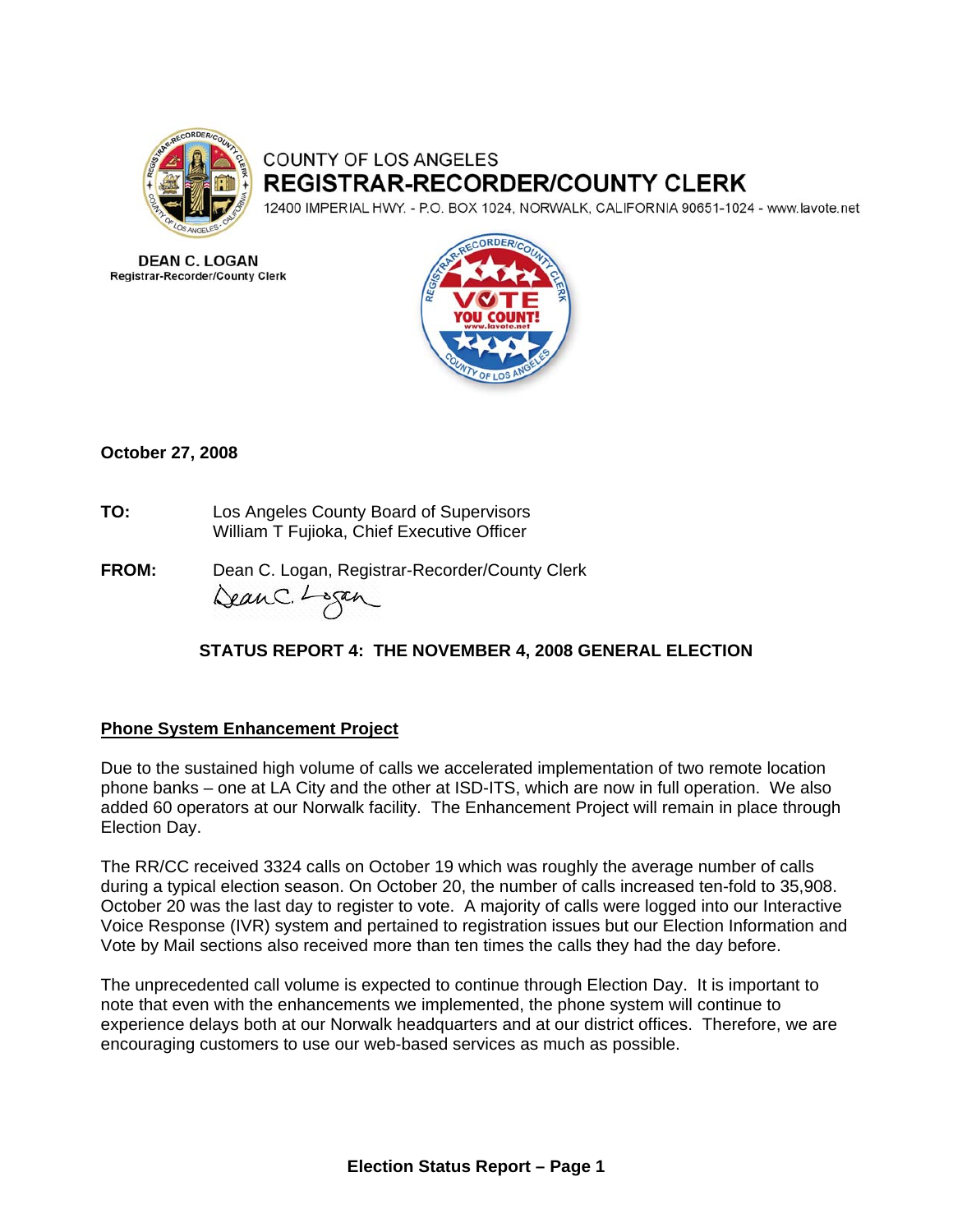The table below shows the daily total phone calls received from October 18 through the weekend and last week.

| Oct | <b>Total Calls</b> |
|-----|--------------------|
| 18  | 5281               |
| 19  | 3324               |
| 20  | 35,908             |
| 21  | 15,810             |
| 22  | 13,299             |
| 23  | 17,843             |

# **PHONE CALL LOG[1](#page-1-0)**

# **Voter Registration, Education and Outreach Efforts**

Voter Registration: To date we have 4,238,694 registered voters in Los Angeles County.The following table shows the week's voter registration totals and overall registrations on file.

|                                                       | <b>Reg. Period Total</b><br>June 6 - Present | <b>TOTAL</b><br><b>REGISTRATIONS</b> |
|-------------------------------------------------------|----------------------------------------------|--------------------------------------|
| <b>Beginning Total<sup>2</sup></b><br><b>Sept. 29</b> | 137,197                                      | 4,052,832                            |
| <b>Week 1: Oct. 6</b>                                 | 195,619                                      | 4,111,254                            |
| <b>Week 2: Oct. 13</b>                                | 275,821                                      | 4,149,229                            |
| <b>Week 3: Oct. 20</b>                                | 345,879                                      | 4,195,096                            |
| <b>Week 4: Oct. 27</b>                                | 153,863                                      | 4,238,694                            |
| <b>Week 5: Nov. 3</b>                                 |                                              |                                      |
| <b>Total</b>                                          | 499,742                                      | 4,238,694                            |

### **VOTER REGISTRATION TOTALS BY WEEK November 4, 2008 – Presidential General Election**

#### Midnight Madness Event

 $\overline{a}$ 

The RR/CC held its Close of Registration Event last Monday, October 20. We staffed 14 sites (at least two in each Supervisorial District) throughout the county including our Norwalk headquarters. The event was a success. Staff registered voters, provided voter information and education materials, accepted Vote by Mail applications and signed up poll workers. We received nearly 20,000 registration apoplications from 5 PM to 12 midnight.

 $\frac{1}{2}$  The log includes Election Information, Absentee and IVR sections  $\frac{2}{2}$  Places note reporting datas have been abanged from the first report

<span id="page-1-1"></span><span id="page-1-0"></span><sup>&</sup>lt;sup>2</sup> Please note reporting dates have been changed from the first report. We will issue Status Reports each Monday including the Monday before the General Election.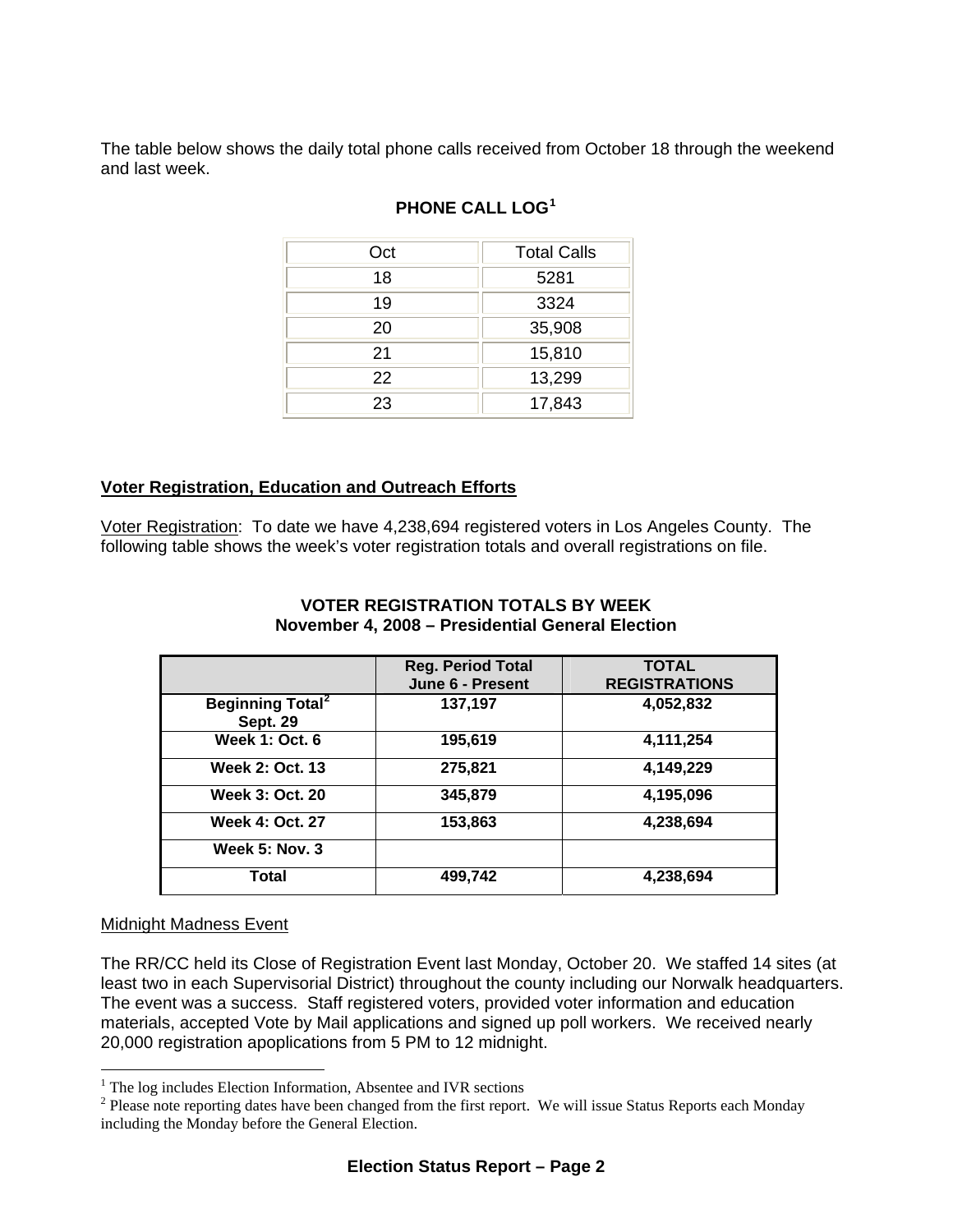The table below shows number of registrations per site.

# **CLOSE OF VOTER REGISTRATION LOCATIONS AND REGISTRATION TOTALS**

| <b>RR/CC Headquarters</b><br>12400 Imperial Highway, Norwalk        | 7,776  |
|---------------------------------------------------------------------|--------|
| Dodger Stadium<br>1000 Elysian Park Ave. Los Angeles                | 886    |
| Starbucks - El Monte<br>9028 Flair Dr., El Monte                    | 429    |
| Magic Johnson Starbucks<br>5301 W. Centinela Ave., Los Angeles      | 2,188  |
| The Korea Daily<br>690 Wilshire Place, Los Angeles                  | 682    |
| West Hollywood City Hall<br>8300 Santa Monica Blvd., West Hollywood | 981    |
| Wendy's<br>17684 Sherman Way, Van Nuys                              | 1,203  |
| Wendy's<br>14645 Roscoe Blvd., Panorama City                        | 416    |
| Long Beach City Hall<br>333 W. Ocean Blvd., Long Beach              | 955    |
| Westfield Valencia Town Center<br>24201 Valencia Blvd., Valencia    | 350    |
| Wendy's<br>18507 Devonshire St., Northridge                         | 1,096  |
| Starbucks - San Dimas<br>942 W Arrow Hwy., San Dimas                | 517    |
| "DROP-OFF ONLY" LOCATIONS<br>TIME (PM)                              |        |
| Wendy's<br>1575 Victory Place, Burbank                              | 1,007  |
| TOTAL REGISTRATIONS                                                 | 18,486 |

New Web-Based Voter Registration Status Function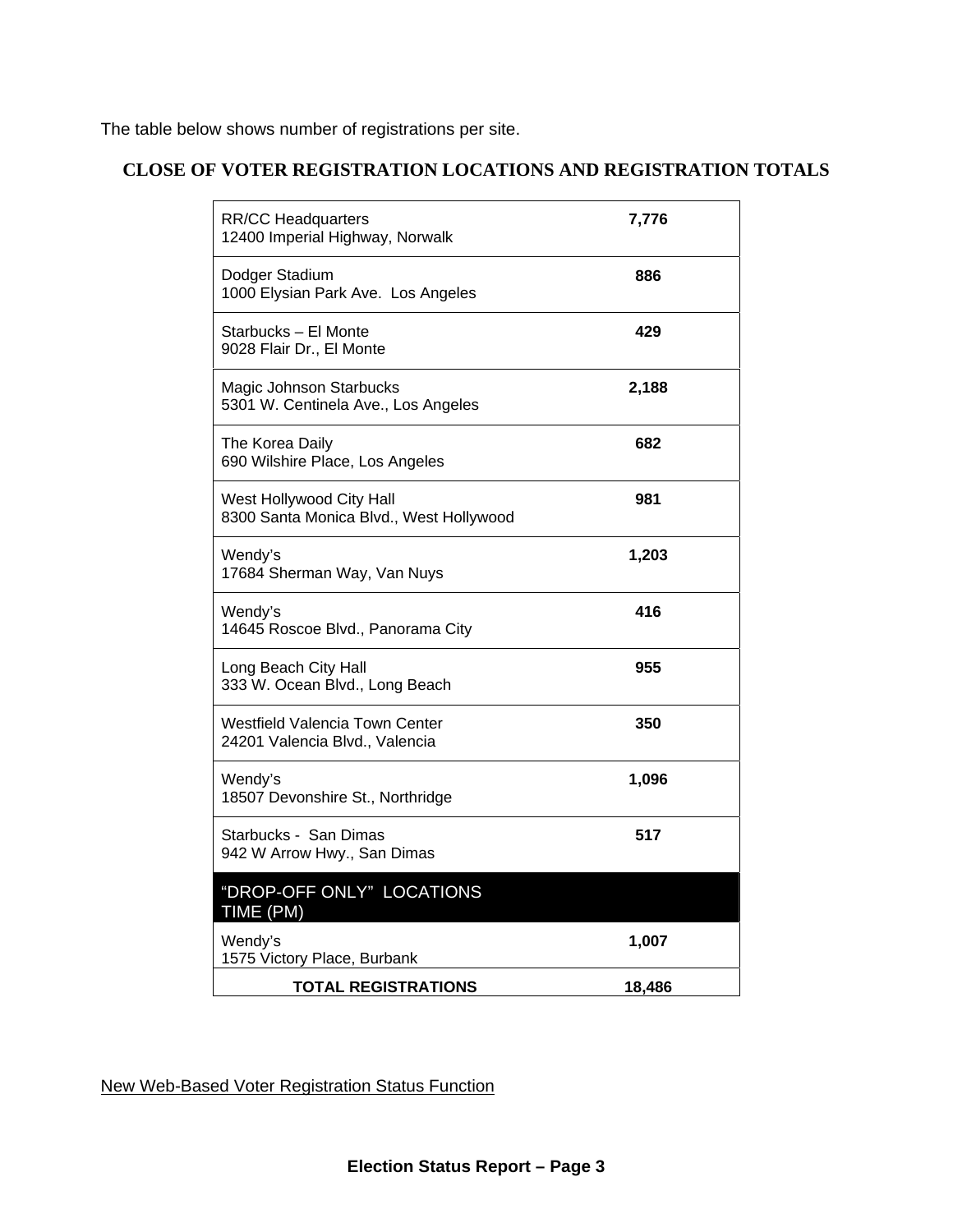We developed and implemented a new "Registration Status" lookup function on our web site that went live last Wednesday. The function allows the voter to enter his/her last name, birth date, house number and zip code to check on their status. Newly registered voters should wait a week to ten days to check the status the web site as there is a lag time between when the person registered and when the data is live in our system. To date we have had 122,450 hits on the registration function.

We have partnered with LA City to assist us with entering the voter registration applications we received through the close of registration. We averaged in excess of 20,000 registrations processed per day and we will complete our registration input before Election Day.

We have also developed and will implement a "robo-call" program the week before Election Day that notifies newly registered voters throughout the County of their voting options, how to access a sample ballot and how to check their polling place location. Additionally, we will continue our call program to voters whose polling places have changed, notifying them of their options for confirming their assigned polling places.

### Voter Registration Integrity:

We have followed national media stories concerning allegedly fraudulent voter registration efforts; specifically those associated with a group called "Acorn". RR/CC records indicate there has been no recent distribution or receipt of voter registration affidavits from this group. We have referred one case of alleged registration irregularity to the District Attorney relating to a change of party transaction during the June 2008 Statewide Direct Primary by the organization Young Political Major (YPM). We continue to monitor registrations and will refer suspicious cases to the District Attorney for review.

Voter Education and Outreach Activities: We are partnered with multiple organizations to provide outreach, registration and education services to Los Angeles County voters and eligible citizens.

Last week, I conducted interviews with KJLH – the "Guy Black Show" and "LA Speaks Out" with Jacqui Stephens; Fox 11 – "Good Day LA" with Steve Edwards; KCBS 2; various media at our Close of Registration sites; KPCC-NPR's "Pat Morrison Program", KNBC 4, and Fox 11 "Live" at our Elections Operations Center.

CBS/KCAL began running our voter education vignette series on Channels 2 and 9 last week. The 5 vignettes run in rotation through Election Day. The vignettes are 30 second spots that highlight Election Day information. The titles are" "How to Prepare for Election Day"; "Know How to Find Your Polling Place"; "How to Vote by Mail"; Know What's Available at Your Polling Place", and "Know What to do at the Polling Place". They replace our voter registration spots that aired during the previous two weeks. All PSAs are posted on our web site fior viewing.

We extended our PSA outreach efforts to 29 cities throughout Los Angeles County who either broadcast them on their local access television channels or provide a link to our PSA's from their websites.

Please visit our web site at [www.lavote.net](http://www.lavote.net/) for recorded PSAs and graphic promotional materials. Log into our new Press Room and click on "PSAs", "Video Library", and "Audio" to see and listen to our campaign.

#### **Vote By Mail, Sample Ballots and Military/Overseas Ballots**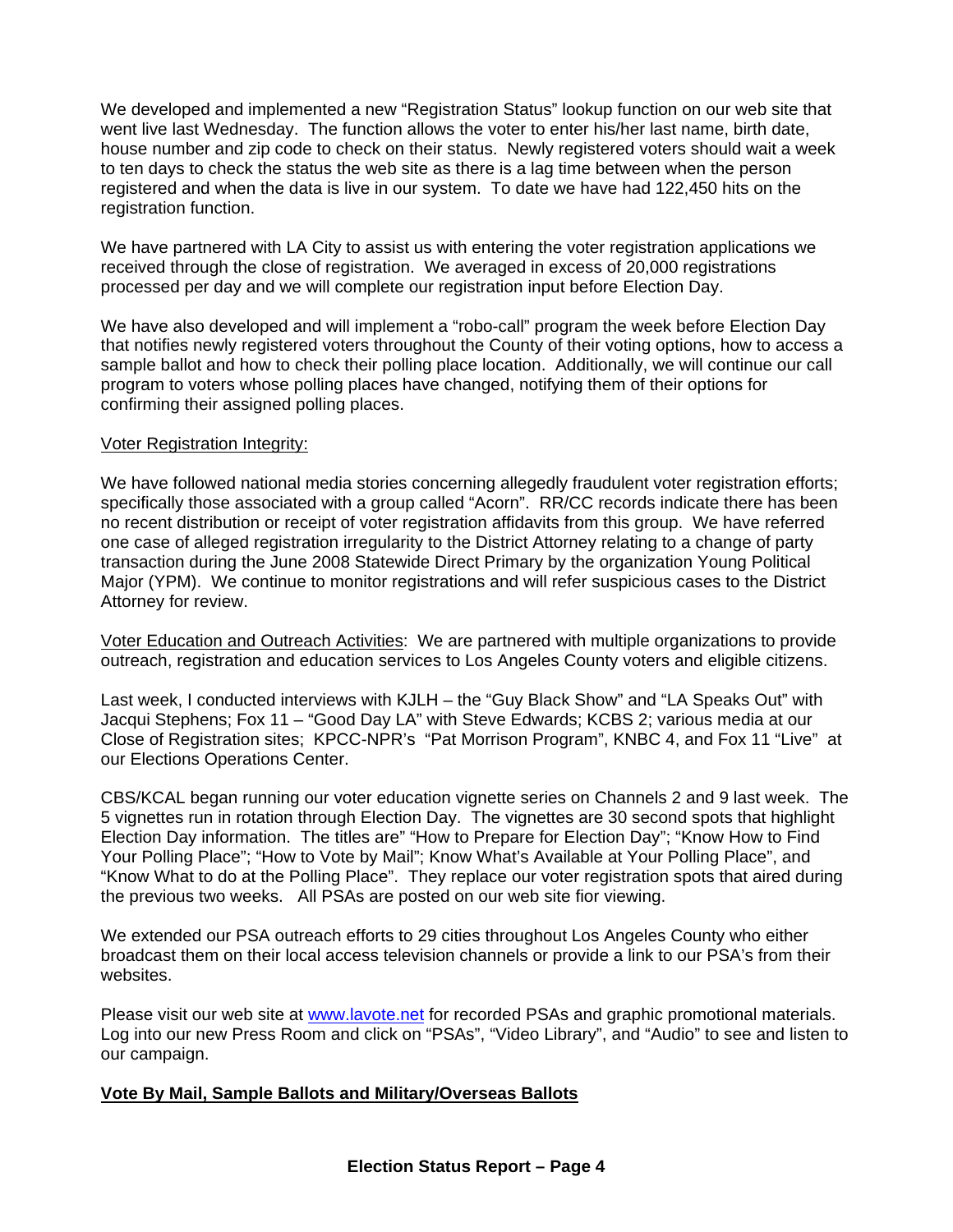The following is a table of our Vote By Mail and Sample Ballot Statistics. These are updated on a weekly basis.

|                 |                  |                                 | <b>SAMPLE</b>   | <b>MILITARY &amp; OVERSEAS</b> |                  |               |                 |
|-----------------|------------------|---------------------------------|-----------------|--------------------------------|------------------|---------------|-----------------|
|                 |                  | <b>VOTE BY MAIL<sup>3</sup></b> |                 | <b>BALLOT</b>                  | <b>BALLOTS</b>   |               |                 |
|                 | <b>Requested</b> | <b>Mailed</b>                   | <b>Returned</b> | Mailed <sup>4</sup>            | <b>Requested</b> | <b>Mailed</b> | <b>Returned</b> |
| <b>Begin</b>    | 525,831          | <b>Begins</b>                   | N/A             | 312,742                        | 20,494           | 17,511        | N/A             |
| <b>Sept. 29</b> |                  | $E-29$                          |                 |                                |                  |               |                 |
|                 |                  | (Oct. 6)                        |                 |                                |                  |               |                 |
| <b>WEEK</b>     | 92,056           | <b>Begins</b>                   | N/A             | 3,145,762                      | 2,379            | 5,722         | 3,033           |
|                 |                  | $E-29$                          |                 |                                |                  |               |                 |
| Oct. 6          |                  | (Today)                         |                 |                                |                  |               |                 |
| <b>WEEK</b>     | 98,157           | 642,235                         | 43,848          | 549,907                        | 592              | 592           | 3,033           |
| 2               |                  |                                 |                 |                                |                  |               |                 |
| <b>Oct. 13</b>  |                  |                                 |                 |                                |                  |               |                 |
| <b>WEEK</b>     | 102,253          | 740,154                         | 145,913         | 186,685                        | 236              | 236           | 4,522           |
| 3               |                  |                                 |                 |                                |                  |               |                 |
| <b>Oct. 20</b>  |                  |                                 |                 |                                |                  |               |                 |
| <b>WEEK</b>     | 100,906          | 848,929                         | 225,898         | 161,127                        | 1,837            | 1,837         | 1,458           |
| 4               |                  |                                 |                 | (Supplemental                  |                  |               |                 |
| <b>Oct. 27</b>  |                  |                                 |                 | mailing)                       |                  |               |                 |
| <b>WEEK</b>     |                  |                                 |                 |                                |                  |               |                 |
| 5               |                  |                                 |                 |                                |                  |               |                 |
| Nov. 3          |                  |                                 |                 |                                |                  |               |                 |
|                 |                  |                                 |                 |                                |                  |               |                 |
| TOTAL           | 919,203          | 848,929                         | 225,898         | 4,356,222                      | 25,898           | 25,898        | 5,980           |
|                 |                  |                                 |                 |                                |                  |               |                 |

## **VOTE BY MAIL, SAMPLE & MILITARY/OVERSEAS BALLOT REPORTS November 4, 2008 – Presidential General Election**

Vote By Mail Ballots Vote by mail mailings began Monday, October 6 and requests are received through October 28. Ballots must be returned to the RR/CC Headquarters in Norwalk no later than 8:00 p.m. on Election Day. Voted ballots may also be turned in at any Los Angeles County polling place on Election Day.

The RR/CC's new VOTE BY MAIL STATUS FUNCTION is operable on our web site located at [www.lavote.net](http://www.lavote.net/). As previously stated, the function allows voters who applied for a Vote by Mail ballot to check the date we processed their Vote by Mail application, the date we mailed their Vote by Mail ballot, the date we received their voted ballot, whether or not the ballot was challenged – and if it was challenged, the reason for the challenge. To date we have had 16,625 hits on the VBM function.

Sample Ballots Sample ballot mailing began on September 25 and continues until the weekend before the election. Supplemental mailings began last week. All printed materials are available in English, Spanish, Korean, Chinese, Tagalog/Filipino, Vietnamese and Japanese. Online services include these languages in addition to Russian, Armenian and Cambodian.

# **Online Poll Worker Training and Poll Worker Recruitment**

 $\overline{a}$ 

<span id="page-4-0"></span><sup>&</sup>lt;sup>3</sup> Our Vote By Mail totals include Permanent Vote By Mail voters, declared Vote By Mail precinct voters and Military and Overseas voters.

<span id="page-4-1"></span><sup>&</sup>lt;sup>4</sup> Note that this figure constitutes booklets that are confirmed mailed by the USPS and not ballots that have been picked up from the RR/CC.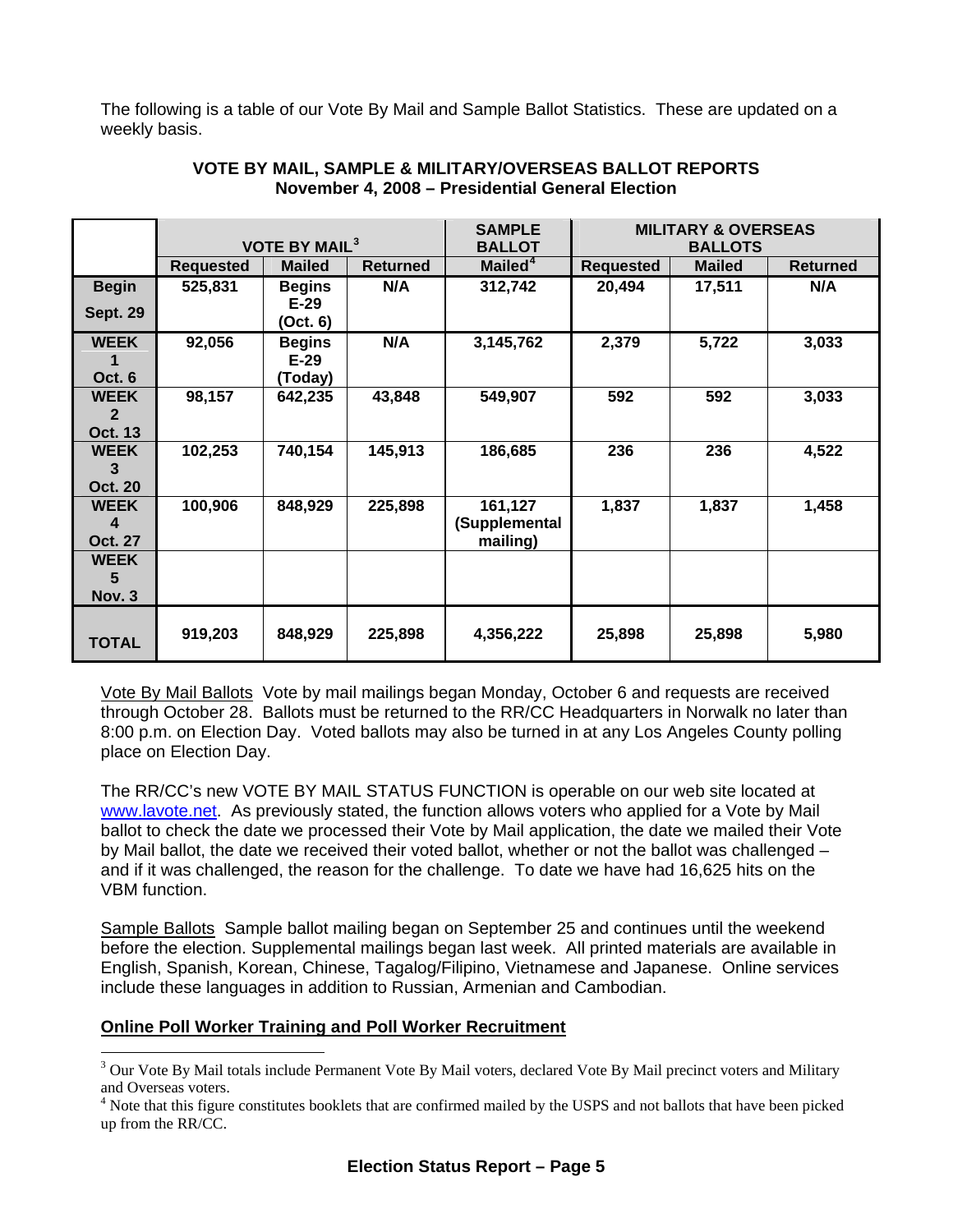Our Poll Worker Training Program has been operable for the last month. Although we do not require poll workers to use all aspects of the training on the site, we encourage them to visit it and review the modules before Election Day and each poll worker trainee is assigned a username and password for online access. The online training augments and reinforces the required in-person training work shops. To date nearly 90 percent of all Coordinators have taken and passed the complete training program. The site has been accessed by nearly 6,000 Inspectors, Coordinators and Clerks.

We have met or exceeded all poll worker recruitment goals for the November election. We are currently conducting training classes and will continue to do so through the week preceding the election. Training schedules and locations are available on our website.

The table below tracks the number of recruited poll workers.

|                        | <b>Inspectors</b>    | <b>Clerks</b>   | <b>Coordinators</b>  | <b>NVC Directors</b> |
|------------------------|----------------------|-----------------|----------------------|----------------------|
| <b>Beginning Total</b> | 4,380                | 17,154          | 670                  | 228                  |
| <b>Sept. 29</b>        |                      |                 |                      |                      |
| Week 1                 | $\overline{7}$       | 2,185           | 30                   | 40                   |
| Oct. 6                 |                      |                 | <b>Goal Achieved</b> | <b>Goal Achieved</b> |
| Week 2                 | 7                    | 1,931           |                      | 5                    |
| <b>Oct. 13</b>         | <b>Goal Achieved</b> | Goal            |                      | <b>Goal Exceeded</b> |
|                        |                      | <b>Exceeded</b> |                      |                      |
| Week 3                 |                      |                 |                      |                      |
| <b>Oct. 20</b>         |                      |                 |                      |                      |
| Week 4                 |                      |                 |                      |                      |
| Oct. 27                |                      |                 |                      |                      |
| <b>Total</b>           | 4,394                | 22,687          | 700                  | 273                  |

#### **POLL WORKER RECRUITMENT BY WEEK[5](#page-5-0) November 4, 2008 – Presidential General Election Goal: 26,760 (optimum staffing level; exceeds legal requirement)[6](#page-5-1)**

# **Braille Institute Voter Education Site**

Our Voter Education and Outreach Information program began at the Braille Institute on Wednesday, October 22 and continues through October 31. Visitors to the site have access to multilingual voter education materials, Vote by Mail application packets and accessible voting machine demonstrations. Voters can also check their polling place locations and their registration status and ask questions of our trained staff members.

# **Results Reporting**

 $\overline{a}$ 

<span id="page-5-0"></span> $^5$  Figures represent *confirmed* student, County and regular Inspectors, Coordinators, NVC Directors and Clerks.

<span id="page-5-1"></span> $6$  Any poll workers not assigned are placed in our reserve program and are placed based on available positions.